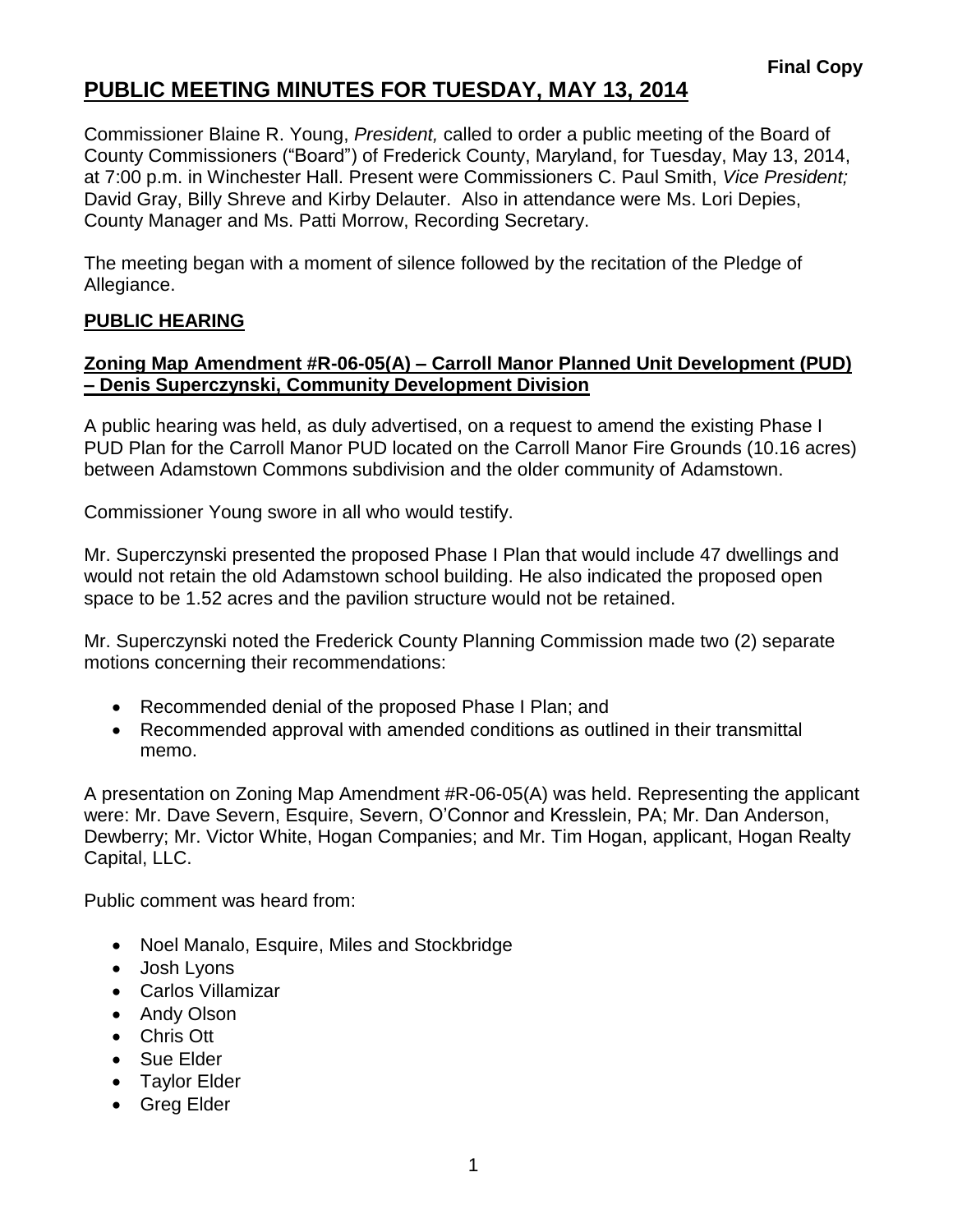## **PUBLIC MEETING MINUTES FOR TUESDAY, MAY 13, 2014**

- Rolan Clark
- John W. Thompson, Vice-president, Carroll Manor Fire Company
- Mike Ferrell, President, Adamstown Commons Homeowners, Association
- Chris Benfield
- Laurie Gouley-Benfield
- Paul Papp
- Kristin Lunderville

(The Board took a break at 8:30 p.m. and returned at 8:45 p.m.)

Following the break Commissioner Young noted after discussing the issues with the parties involved, there was a consensus to hold another community meeting.

*Motion to table Zoning Map Amendment #R-06-05(A) for up to 60 days to allow for an additional community meeting – Passed 5-0.*

| <b>COMMISSIONERS</b> | <b>MOTION</b> | <b>SECOND</b> | <b>YES</b> | <b>NO</b> | <b>ABSTAIN</b> | <b>NOT PRESENT</b> |
|----------------------|---------------|---------------|------------|-----------|----------------|--------------------|
| Young                |               |               |            |           |                |                    |
| <b>Smith</b>         |               |               |            |           |                |                    |
| <b>Shreve</b>        |               |               |            |           |                |                    |
| Grav                 |               | Λ             |            |           |                |                    |
| <b>Delauter</b>      |               |               |            |           |                |                    |

Public comment was heard from:

- Dick Eggleston, Adamstown Village Citizens Association
- Richard Armentrout
- Deborah Armentrout
- Ben Moked
- Martha Moked
- Eytan Moked
- Hilary Schaub
- Glenn Young
- Kristine Wade
- Sharon Chaney
- Chris Bailey
- Matt Ernest
- Maria Shuck
- Grace Knor
- Nancy Knor
- Justin Knor
- Steve Konrad
- Sue Johnson
- Josh Heebner
- Patrick King, Chief, Carroll Manor Fire Company
- Ed Johnson